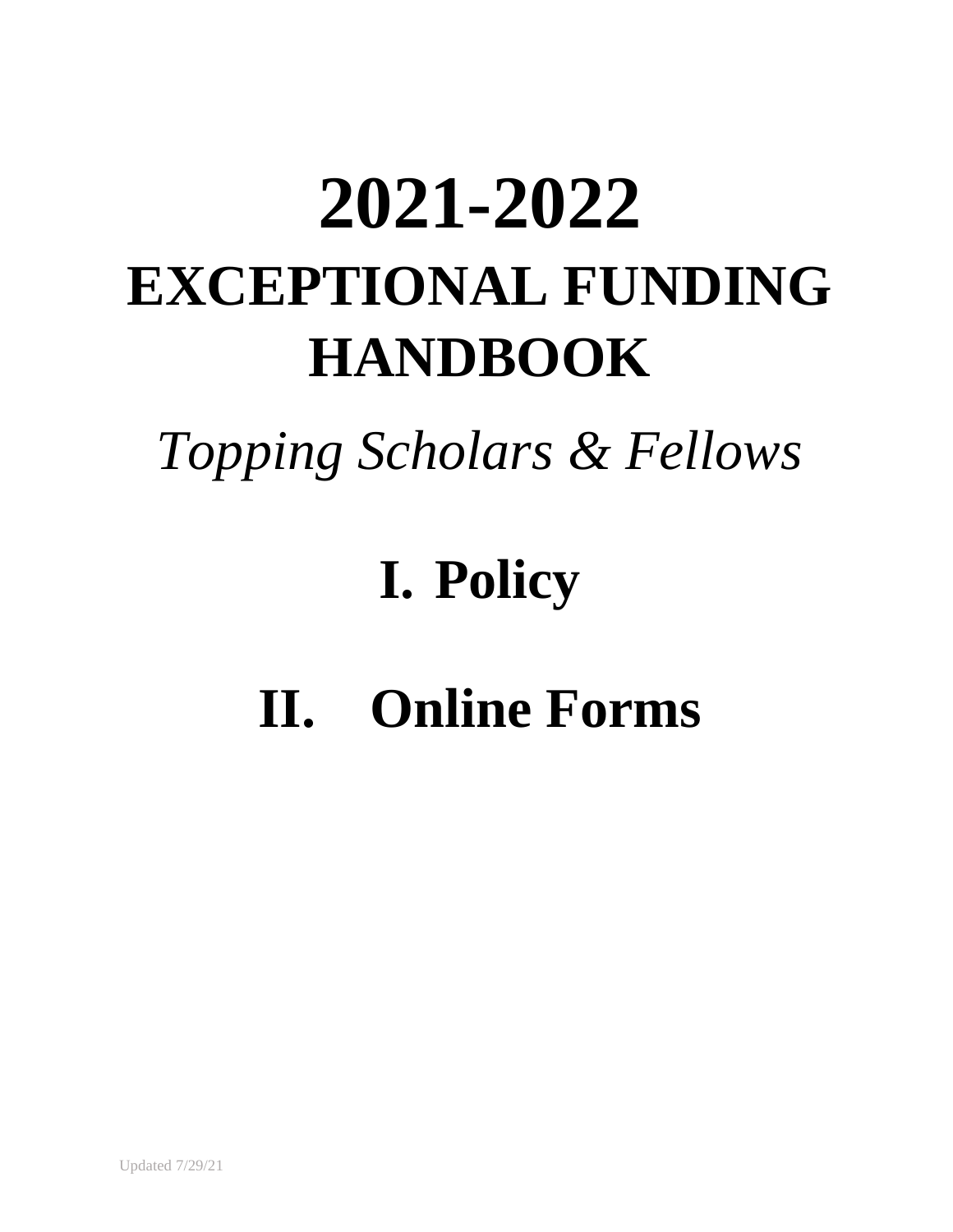### **I. POLICY**

#### **Exceptional Funding Policy for Norman Topping Scholars/Fellows**

#### **General Eligibility Criteria:**

- All Exceptional Funding applicants must be in good standing with the Fund.<sup>1</sup>
- Exceptional Funding opportunities are available from September thru April or until the annual Exceptional Funding budget is maximized, whichever comes first.
- Scholars/Fellows **must be at USC at least one semester, complete 16 units in the previous term\***, and have a GPA over 2.5 to apply for Exceptional Funding grants. (\*Fellows may have different units for fulltime enrollment.)
- Scholars/Fellows on scholarship probation are not eligible for Exceptional Funding.\*\* (\*\*Scholarship probation occurs when a student's cumulative grade point average drops below a 2.5<sup>2</sup> or 3.0<sup>3</sup> depending on the status of the student, or when the student fails to complete the minimum of 24 units in an academic year.)
- Failure to complete one (1) of the NTSAF program requirements during the academic year will render the student ineligible for Exceptional Funding for that academic year (see Topping Scholar/Fellow Contract).
- A Scholar/Fellow is no longer eligible for Exceptional Funding once their degree has officially posted, or they have met their applicable Exceptional Funding term maximum (whichever comes first). The Exceptional Funding term maximum is based on the status of the student upon entering USC:

#### **Exceptional Funding Maximum Eligibility Period**

*(based on class standing upon entrance to USC)* Freshman: Seven (7) semesters (after the first semester) Transfer: 30-47 transferable units—Six (6) semesters (after the first semester) 48-64 transferable units—Five (5) semesters (after the first semester) Graduate: Five (5) semesters

#### **Application/Request Procedures:**

 $\overline{a}$ 

- Submit completed application or request form via the online database to the NTSAF Staff by the applicable deadline.
- Applicants will be notified of the funding decision via USC e-mail account or application portal.
- If approved, the Scholar/Fellow is responsible for contacting the NTSAF office for an appointment to discuss all necessary payments for funding.
- Approval and payment is pending the completion of all scholarship program and academic requirements as stated in the NTSAF Scholar/Fellow Contract.
- If approved, all payments for services **will be made at the NTSAF office with a NTSAF staff member**. Students may NOT make any changes to services and/or payment information without the consent of the NTSAF Staff. **If a student does not use the services purchased, they may owe the money back to the Fund.**

 $1$  Good standing includes, but is not limited to, cumulative GPA minimum requirement, academic year unit completion minimum and full attendance at all NTSAF program requirements and shall be determined by the NTSAF Executive Committee.

 $2$  2.5 GPA minimum applies to Topping Scholars who are undergraduates.

<sup>&</sup>lt;sup>3</sup> 3.0 GPA minimum applies to Topping Fellows who are graduate students.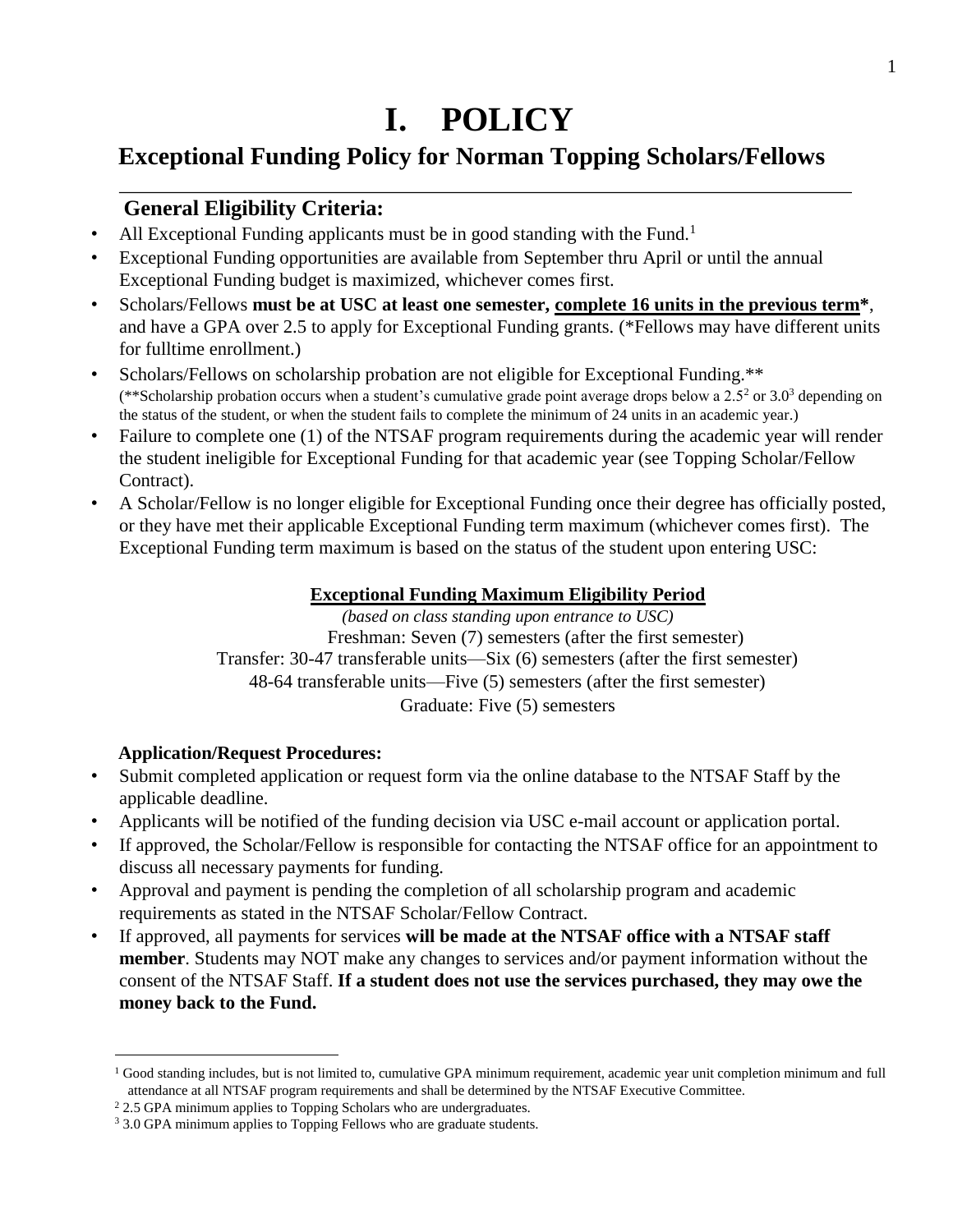| <b>REQUESTS</b> (rolling)           | <b>APPLICATIONS</b>           |
|-------------------------------------|-------------------------------|
| Academic Journal                    | Conference Travel (incl. ASB, |
|                                     | GLP, Maymester and other      |
|                                     | short-course programs)        |
| Exam Fees                           | <b>Study Abroad Airfare</b>   |
| Honor Society Membership            | <b>Preparatory Course</b>     |
| Professional Association Membership | <b>Summer Tuition</b>         |

#### **Types of Exceptional Funding:**

#### **1) Requests:**

- **Requests are accepted on a rolling basis between August 23, 2021 and April 29, 2022***.*
- Completed request forms must be submitted and formally approved by the NTSAF Staff before the service takes place.
- Requests will be approved pending the review of all eligibility requirements.
- Once a request is approved, you must meet with NTSAF Staff to arrange payment.

| <b>REQUESTS</b>                     | <b>FUNDING</b> (Maximum)             |
|-------------------------------------|--------------------------------------|
| Academic Journal                    | One (1) Journal per academic year    |
| Exam Fees                           | Two (2) Exams during tenure at USC   |
| Honor Society Membership            | One (1) Membership per academic year |
| Professional Association Membership | One (1) Membership per academic year |

#### **2) Applications:**

- Deadlines for Conference Travel, Prep Courses, and Study Abroad Airfare applications are due the first Friday of every month: **September thru April**. Applications for Summer Tuition are due by **Friday, March 4, 2022 at 5pm**. **Application deadlines are final, no exceptions.**
- All Conference Travel, Prep Course, and Study Abroad Airfare applications must be submitted online by the deadline at least six (6) weeks prior to travel. (For example, if the travel begins December 5, the application MUST be submitted by the October deadline)
- **Letters of recommendation and advisor certifications should also be completed by the deadline.**
- Application requirements vary by the service requested. See application for further details.
- Applications require approval from the Governing Board or the Executive Committee.

| <b>APPLICATIONS</b>       |                       | <b>FUNDING</b> (maximum during<br>tenure) |
|---------------------------|-----------------------|-------------------------------------------|
| <b>Travel Awards</b>      | -Conference Travel    | Two (2) Travel Awards max for             |
|                           | <b>AND/OR</b>         | undergraduates; One (1) Travel Award for  |
|                           | -Study Abroad Airfare | graduate students                         |
| <b>Preparatory Course</b> |                       | One (1) Course during tenure (\$2000 cap) |
| <b>Summer Tuition</b>     |                       | Four (4) USC units during tenure          |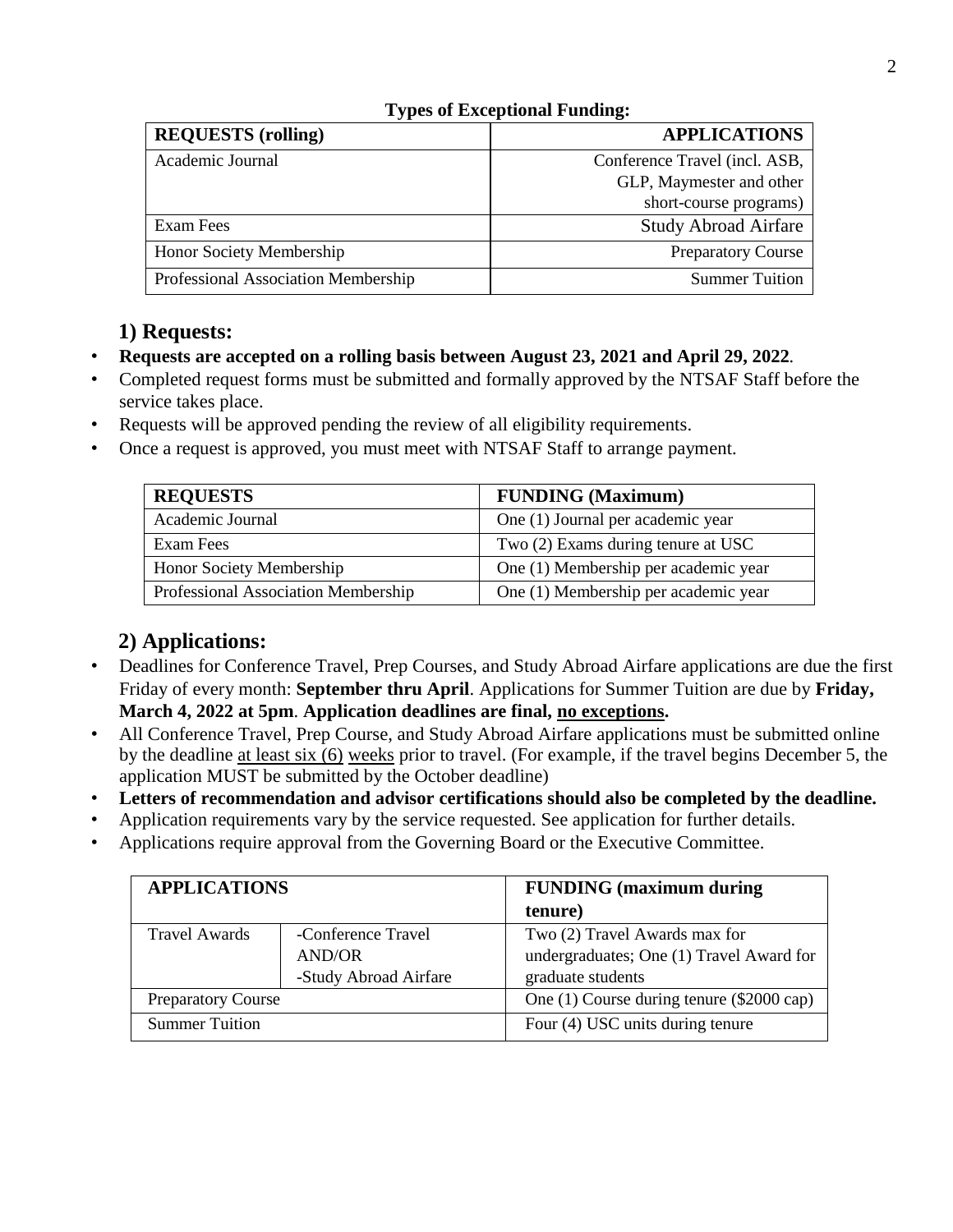#### **Norman Topping Student Aid Fund Travel Awards**

#### **PURPOSE:**

• The purpose of the Academic Travel opportunity is to compensate the expenses incurred by Topping students to promote national and international travel to academic programs, service learning opportunities, leadership conferences, academic conferences, and short-term programs (i.e. ASB, GLP, LINC, Maymesters, etc.). Undergraduate scholars are eligible for 2 academic travel opportunities while graduate fellows are eligible for 1 travel grant. Fellows may be eligible for a second travel grant during their tenure, depending on the costs associated with the second career-related opportunity. Study abroad airfare will **only** be purchased for an approved USC-sponsored program. *Please note that international conferences are only considered if the student will be a presenter at the conference. International programs sponsored by a USC office or department are exempt from this requirement.* 

#### **WHEN TO APPLY:**

• Applications are due by the first Friday of every month: **September through April**. Completed applications must be submitted online by 5pm (this includes letters of support):

| September 3, 2021   October 1, 2021  | <b>November 5, 2021</b> | December 3, $2021$   |
|--------------------------------------|-------------------------|----------------------|
| January 14, 2022*   February 4, 2022 | March 4, 2022**         | <b>April 1, 2022</b> |

\* January 14 th is the first Friday after Winter Recess.

\*\*March 4<sup>th</sup> is the deadline for applications for Summer Tuition Grants.

**NOTE: All Travel Applications must be submitted by the deadline that is at least six (6) weeks prior to travel.** (For example, if the travel begins December 5, the application MUST be submitted by the October deadline.)

#### **ALLOWABLE EXPENSES:**

- **Travel** between the Scholar's home and the site of the conference/meeting, (one mode of transportation only) up to \$100. Transportation at (or during) the conference is the applicant's responsibility and is not reimbursable;
- **Registration** fees up to \$300.00;
- **Food** costs reimbursable up to \$25.00/day for a maximum of 4 days *(Not applicable for ASB, LINC, GLP, Maymesters and other short-term USC programs where some meals are included in program fees)*;
- **Lodging** up to \$125.00/night for a maximum of 4 nights;
- **Airfare** up to \$1,500.00 for international travel (not to exceed \$1000 for domestic flights).

#### **Expense Caps on Conference Travel: \$2000 for domestic travel; \$2500 for International Travel.**

*Important Note: All original receipts must be received by the NTSAF office within two (2) weeks of the official final conference day or the Scholar accepts responsibility of reimbursable expenses. Reimbursements will NOT be processed without an original receipt. Reflection statements are due within 4 weeks of travel.*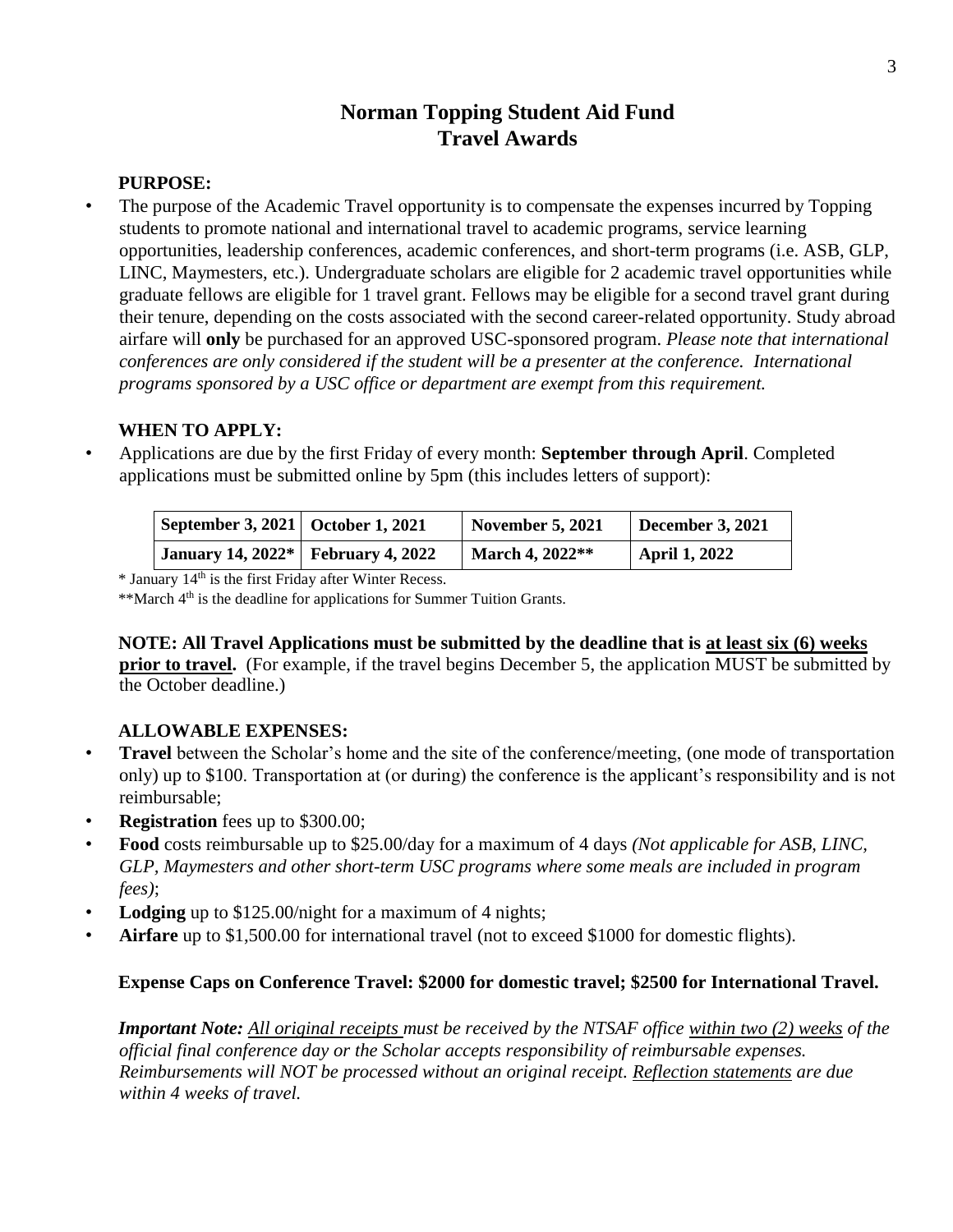#### **SELECTION CRITERIA:**

Applicants are evaluated on the following criteria:

- o Complete application (by applicable deadline)
- o Comprehensive documentation
- o Degree to which they meet the purpose of funding
- o Validity of recommendation letter

#### **ONLINE APPLICATION INSTRUCTIONS:**

Priority will be given in the following order:

- 1. Applicants who are presenting at the conference
- 2. Applicants attending an academic conference/meeting
- 3. Proximity to completion of degree
- 4. Scholars who have not utilized Conference Travel

1) Please estimate the cost of the travel based on the program information you have or your own research:

- A) **LONG DISTANCE TRAVEL** is travel from home city to the location of the conference/meeting, and back (airfare maximum \$1,500.00 Int'l; \$1,000 Domestic). NTSAF will only fund a single means of long-distance travel. NTSAF Travel grants do NOT reimburse for rental cars, fuel, or mileage, unless that is the sole means of travel to the conference.
- B) **LOCAL TRAVEL** is travel from a transportation center (e.g. airport, train station, bus station) in the area of the conference to the actual conference site and back (up to \$100.00 max). The NTSAF does not fund transportation during the conference.

*For example, you may be funded for the cost of a shuttle bus from the airport to the University or Hotel where the conference is held and back, but would not be reimbursed for the cost of buses taken downtown for evening entertainment during the conference, or for transportation between a hotel and the conference site; these constitute transportation during the conference.* 

- C) **REGISTRATION**: Original receipt from conference registration is required (\$300.00 maximum).
- D) **FOOD**: Meal expenses will be reimbursed according to the following schedule: 1 day at conference: \$25.00 max; 2 days: \$50.00 max; 3 days: \$75.00 max; 4 days: \$100.00 max (4 day maximum). Note: the Scholar may spend this allotment at any rate. **Original receipts are required for reimbursement.** *(Not applicable for ASB, LINC, GLP, Maymesters and other short-term USC programs, where many meals are included in program fees.)*
- E) **LODGING**: Lodging may be covered up to \$125.00/night for a four (4) night maximum. If the student shares a room, they may only request the amount of the room rate divided by the number of occupants in the room. A room charge slip indicating the room rate, tax, occupancy, and extra charges must be included. The Travel Grant does not cover telephone calls, parking charges or any other incidentals.

#### (IF YOU RECEIVED OR ANTICIPATE OTHER FUNDING FOR THIS TRAVEL, COMPLETE THE "OTHER FUNDING" LINE ON THE APPLICATION.)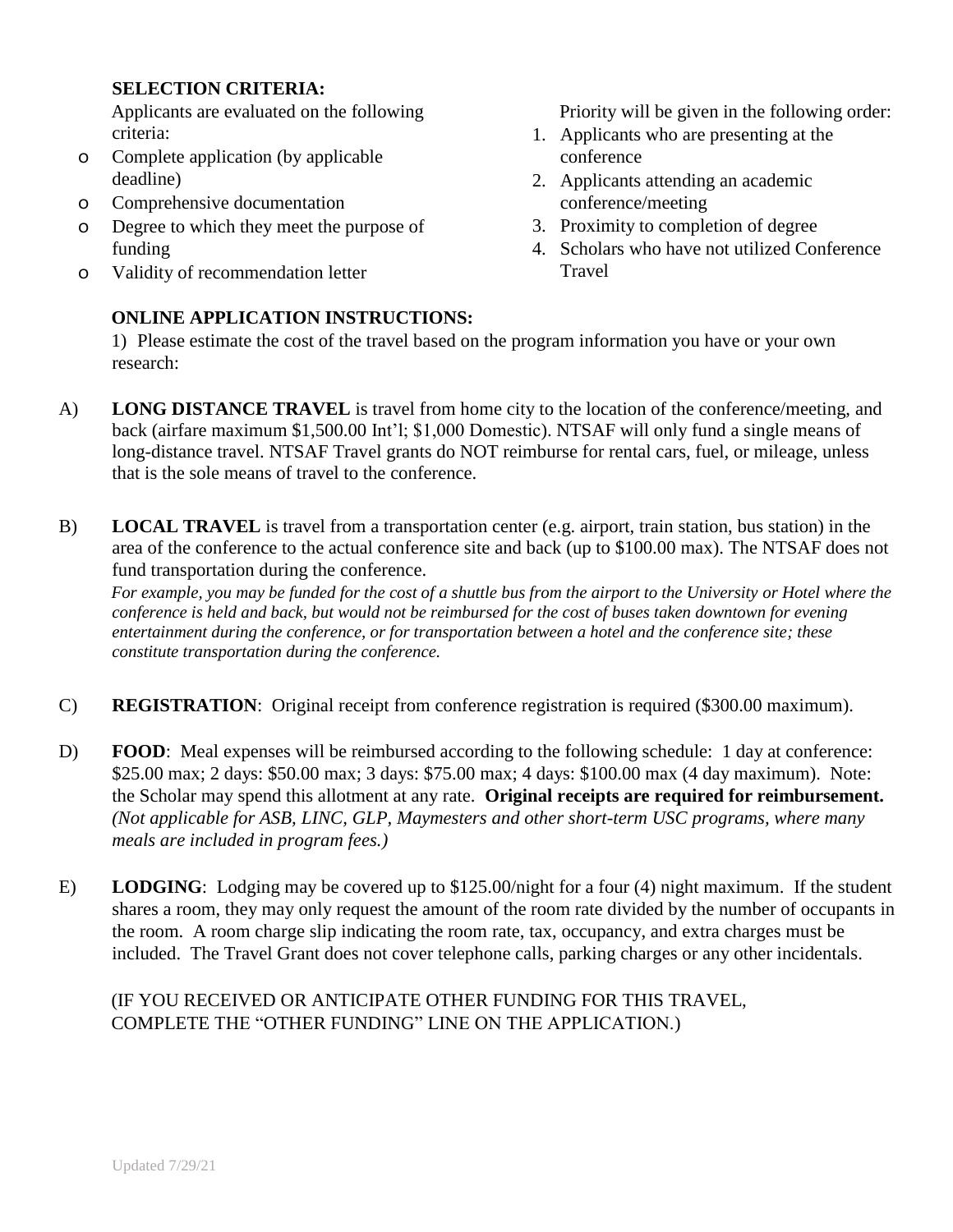#### 2) Statement of Purpose:

Include a detailed explanation of why attending this academic conference, service learning trip, shortterm study abroad course, or study abroad semester is important to you and how it can support one or more of the following:

- Your academic growth
- Your professional goals
- Your commitment to service in the USC community
- Your leadership development both on and off campus **NOTE**: Travel grant applications are reviewed by the Governing Board. Please be detailed in what the program or conference is, what you expect to learn, why you want this opportunity, and why Topping should cover the costs (the benefit to your educational goals).
- 3) Recommendation:

The Board is looking for a letter that **endorses the academic merits of the program.** You have already been vetted by Topping. The letter should support the value of the conference or program you want to attend.

4) Reflection:

Upon completion of your travel, you are required to submit a 1-page reflection. The reflection statement should assess your academic, personal, and/or professional growth from attending the conference and/or off-campus program. This reflection statement is due to the NTSAF Staff within for (4) weeks of travel.

**\_\_\_\_\_\_\_\_\_\_\_\_\_\_\_\_\_\_\_\_\_\_\_\_\_\_\_\_\_\_\_\_\_\_\_\_\_\_\_\_\_\_\_\_\_\_\_\_\_\_\_\_\_\_\_\_\_\_\_\_\_\_\_**

#### **Norman Topping Student Aid Fund Preparatory Course Funding**

#### **PURPOSE:**

The purpose of the Preparatory Course opportunity is to assist Topping students with preparation for the attainment of a graduate degree. Fellows may apply for prep courses to support the completion of their graduate degrees or prepare for Boards/Licensure Exams.

#### **WHEN TO APPLY:**

• Applications are accepted the first Friday of every month: **September through April**. Completed applications must be submitted online by 5pm:

| September 3, 2021   October 1, 2021  | <b>November 5, 2021</b> | December 3, 2021 |
|--------------------------------------|-------------------------|------------------|
| January 14, 2022*   February 4, 2022 | March 4, 2022**         | April 1, 2022    |

\* January 14 th is the first Friday after Winter Recess.

\*\*March 4 is the deadline for applications for Summer Tuition Grants.

• **All preparatory course applications must be submitted by the deadline that is at least six (6) weeks prior to start date of the course.** (For example, if the course begins December 5, the application MUST be submitted by the October deadline)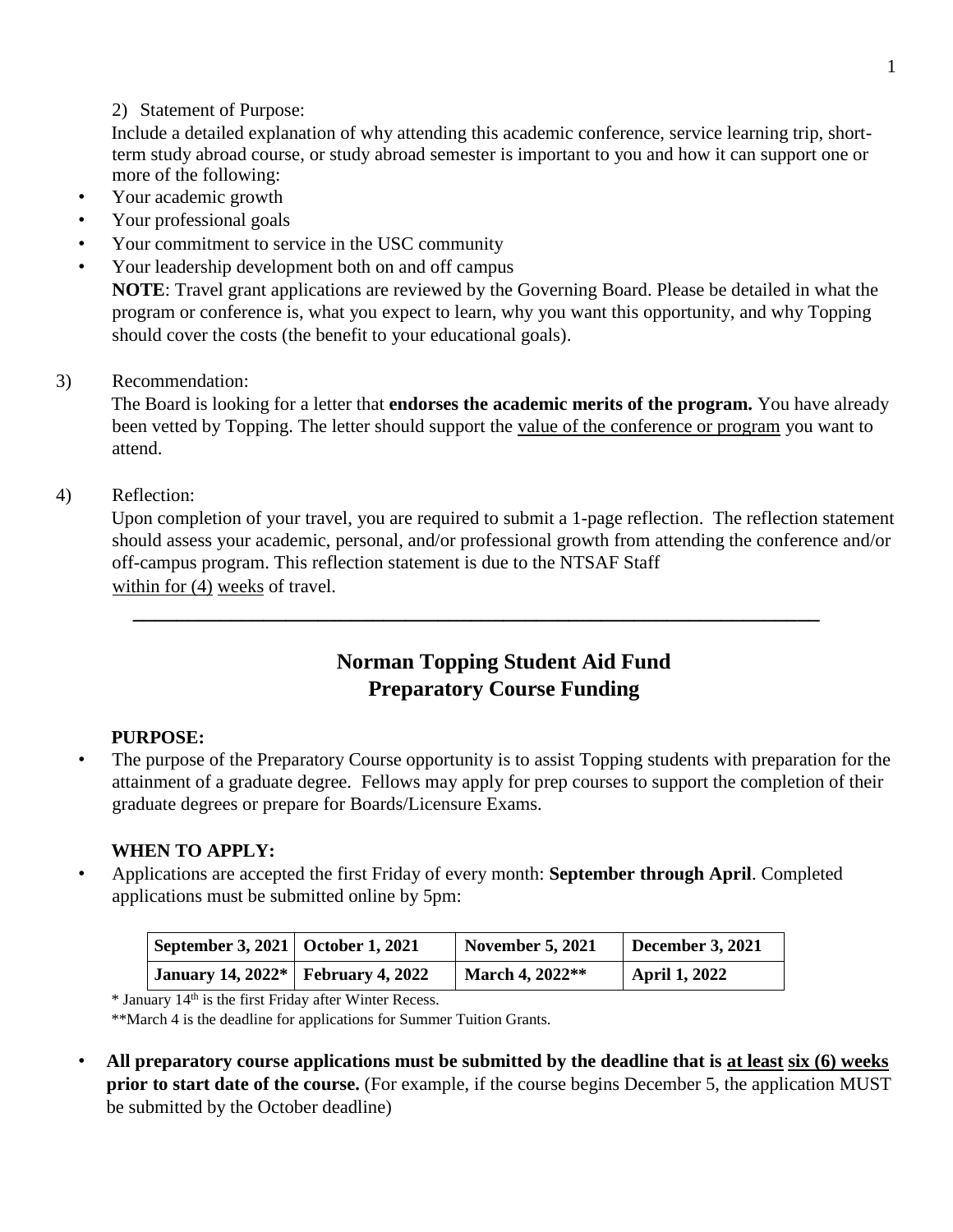• **Summer prep courses must be completed before July 31.**

#### **ALLOWABLE EXPENSES:**

- Only one (1) Preparatory Course will be funded during a student's tenure at USC.
- **Expense Cap on Prep Courses: \$2000.**

#### **SELECTION CRITERIA:**

Applicants are evaluated on the following criteria:

Priority will be given in the following order:

- o Complete application
- o Comprehensive documentation
- o Compelling Statement of Purpose
- o Proximity to completion of degree
- o First-time applicants

#### **Norman Topping Student Aid Fund Summer Tuition Deadline: March 4, 2022 by 5pm**

**\_\_\_\_\_\_\_\_\_\_\_\_\_\_\_\_\_\_\_\_\_\_\_\_\_\_\_\_\_\_\_\_\_\_\_\_\_\_\_\_\_\_\_\_\_\_\_\_\_\_\_\_\_\_\_\_\_\_\_\_**

#### **PURPOSE:**

• The purpose of the Summer Tuition opportunity is to help students complete their USC degree.

#### **SPECIAL NOTICE:**

- Scholars and Fellows who do not meet the academic eligibility requirements may still apply for Summer Tuition.
- This funding is intended to provide Scholars/Fellows the opportunity to graduate within the allotted scholarship terms at the University.
- Be detailed and compelling in your Personal Statement.
- Summer Tuition Grants are extremely competitive.
- Summer Tuition applications are reviewed by the Executive Committee of the Governing Board.

#### **WHEN TO APPLY:**

- Completed Summer Tuition applications must be submitted via the online database by **March 4, 2022 by 5pm**. Late or incomplete applications will not be accepted, **no exceptions.**
- **Students should also submit a copy of their course plan to the NTSAF office for review** (Obtain this from your academic advisor).

#### **ALLOWABLE EXPENSES:**

• The maximum amount of extra units to be funded under this policy is four (4) USC tuition units. Funding is available only for USC academic courses **required** for the student's degree (major, minor, or general requirements).